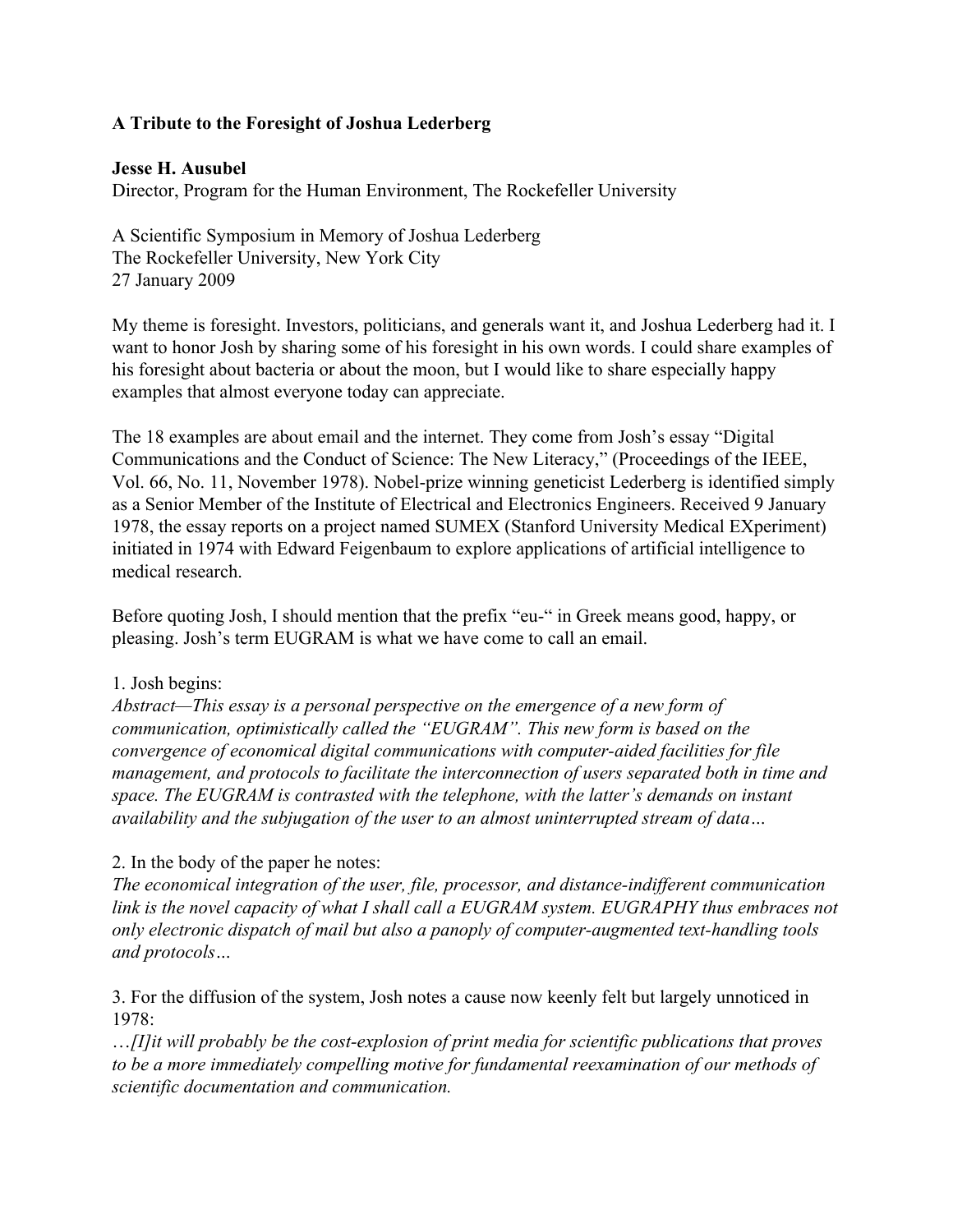#### 4. He notes the surprising local effects of computer networking:

*Our experience EUGRAPHY at [Stanford] has been extraordinarily good. Individual users, of course, rely upon it routinely for access to computer processing. More surprising was the utility of EUGRAPHY for research management, involving the exchange of texts even over relatively short distances—offices down the corridor or in nearby buildings. This phenomenon has provoked introspections about EUGRAPHY as a qualitatively different method of interpersonal communication from conversation, the telephone, the handwritten memo, the dictated letter, or the published report, and some speculations about the further evolution of EUGRAM's as part of scientific communication.*

## 5. He observes the virtues of asynchronous communication:

*When telephone usage is limited to a few calls per day, and the connecting parties are reliably locatable, the telephone may indeed fulfill its image of instant, spontaneous communication. In current practice, beleaguered by time zone shifts, lunch hours, conferences, and competing calls, the reality of phone usage is exemplified by the employment of secretaries to make and receive the calls. The very instantaneity of the phone connection generates a queuing problem that defeats the basic motive. In due course, the two-way conversation may disappear, to be replaced by messages stored on tape recorders. The information density of speech may be viewed as very low, or very high, depending on how much of the burden is carried by the text, how much by inflection, phrasing, and other personal qualities. It may be only with respect to communications that have high affective content that audio channels can compete with digital channels.*

## 6. He observes what now go under rubrics such as sort, search, and copy:

*The EUGRAM has all the advantages of digital storage and accessibility to archiving, sorting and searching mechanisms that are far easier to implement, and require far less bandwidth than do voice messages. The EUGRAM itself can be composed quickly with a text-editor on the user display, where it is readily rehearsed, corrected and reedited before being transmitted. The same EUGRAM can be fanned out simultaneously to a large number of recipients, or it can be revised and perfected through several versions with similar broadcast, or with selective distribution. From the receiver's perspective, he has the advantage of a literate spatially oriented medium. In contrast to the time-fluent telephone, radio, or TV, he has the option of perusing his mail at his own pace, of interruption, backtracing, and cross-checking the text, even of marking it for reexamination and further rumination. He retains mastery of the use of his own time, and can coordinate attention to a coherently chosen set of tasks. He is liberated from the tyranny of synchronizing his own mental processes to those of the external actor.*

7. Josh appreciates what we now call threads as well as spellcheck and other desktop features: *In framing responses, entire messages or selected extracts together with added comments can be forwarded to others, or returned to the sender-lending focus to a 'discussion' and providing unambiguous texts for the development of a consensus. EUGRAM's can be filed and retrieved efficiently, or transcribed into hard copy as required. Text editors may be embellished with elaborate formatting aids, spelling correctors, even an on-line thesaurus to aid in composition. When quantitative calculations are in question, numbers can me mechanically copied directly from program outputs, avoiding pestiferous typographical errors. The same computer is likely to be the user's research tool and give access to shared data-bases: the EUGRAM's can then refer*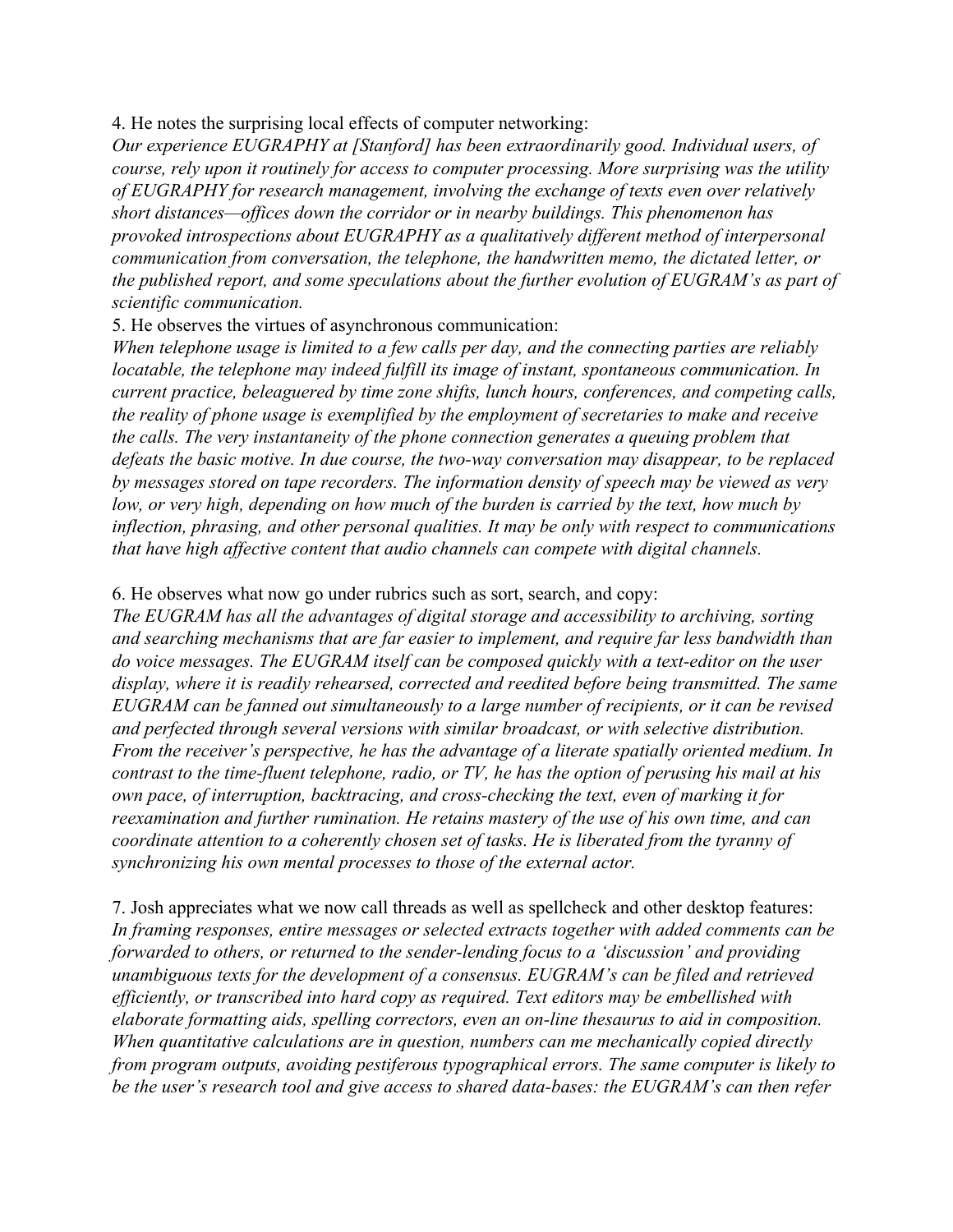*to common files by names that are themselves machinable. The user will also have access to other conveniences, such as desk-calculator-like programs for the checking of figures.*

8. A year before the first Atari home computer and four years before the Commodore 64 computer would enter the market, Josh anticipates the era of the laptop, on-line address books, and merge functions:

*EUGRAM's to groups are sent in real time supported by conveniences like group labels. Stored in the receiver's file areas, EUGRAM's are exchanged among an active community within a few hours, often within minutes. Users also remain in ready communication with each other, via their respective EUGRAM files, even when either or both have travelled away from their customary homes. Lightweight portable terminals give any user full access to the system from any point which connects to the global telephone and other communications networks. Some facilities offer a fair amount of directory assistance, in locating and identifying the EUGRAM addresses of users; files may also be used to contain blocks of addresses that can be addressed by group names.*

9. He also called by name "Bulletin Boards" and "junk mail":

*At [Stanford], publicly accessible bulletin boards are also available for broadcasting information or posting queries, without obstruction, to a large audience. No doubt, 'junk mail' will become a problem in this medium, as it may in any other. However, the recipient has as powerful a technology for filtering unwanted messages as the broadcaster has for disseminating them.*

10. He appreciated the importance of fidelity in sharing computer code:

*Consider how often we have to ask simple names to be spelled out and numbers repeated in phone discourse. Imagine then communicating a computer program of more than ten instructions over the telephone! Indeed, it is precisely for the sharing of such program source texts that EUGRAM's have been most manifestly indispensable for groups like the ARPANET and SUMEX communities. These program texts, which may reach hundreds of thousands of instructions, are among the most complex records of human logical effort.*

11. Josh foresaw behavioral tendencies in word-processing, including "cut-and-paste": *The ease of its alteration saves some kinship of the EUGRAM to the oral tradition, with perhaps less social discipline but more effective tools to ensure the authenticity of the text. In fact, so much 'writing' is produced these days by dictation, with the most meager and clumsy postediting, that these tools may help bring the author closer to the well-tempered text he intends. Most tools are two-edged: the ease of inserting clichés and of conforming to systemdefined formats may also hinder creativity. But this is like agonizing whether desk calculators will frustrate arithmetic skills. Some authors will balk at learning to type—even with all the facility of error correction afforded by every editor program.*

12. He worried about privacy, flaring, and the inability to delete from memory: *Not every communication will or should be reduced to an unerasable EUGRAM. Lovers will not be deterred, no more than they are by the mails; but other intimate communications—particularly some of the angrier ones—are better left to media where*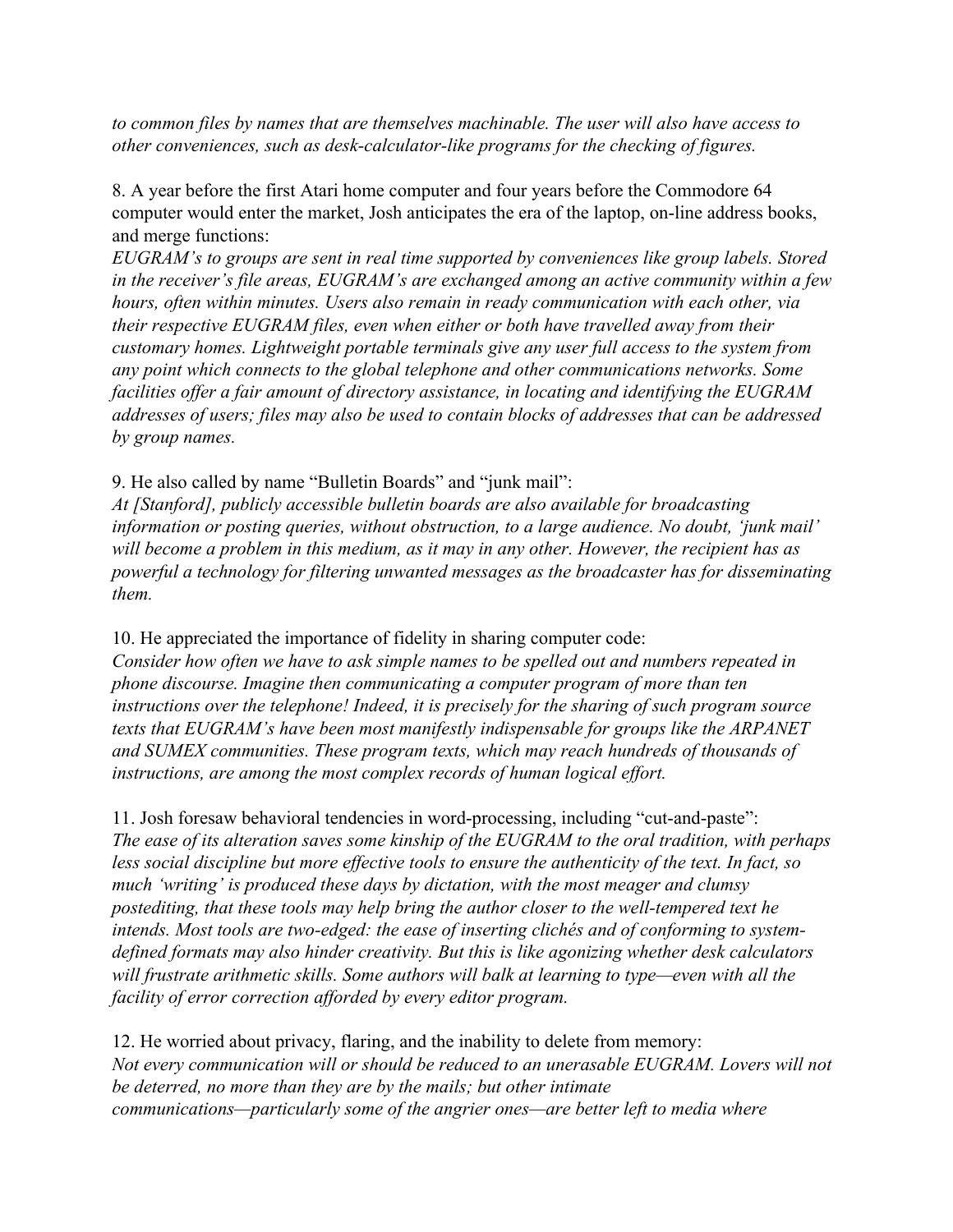*expletives can be deleted in hindsight. Even in scientific communication, there may be a place for a potential refuge: "I never said that?" This opportunity may be vitiated by the relentless accuracy of the EUGRAM, supported by new methods of encoding "signatures."*

13. He called for software for "tracking", anticipating "track changes":

*EUGRAPHY has been indispensible for the division of labor in drafting and criticizing complicated research proposals: 20 people may be closely involved in a product of 250 print pages. We have not secured a good system for tracking and interleaving successive versions, reducing a hairy tree of separate modifications to a coherent final form. Most nearly fatal is a cleanup reformatting that frustrates any simple line-by-line text comparison of deviant versions! Confusions of this kind in communal refinement of encyclopedic texts can perhaps be ameliorated with further software for documentation control.*

14. Josh foresaw the business of Google and other search firms:

*Near-zero-cost entry into the archives of a EUGRAM system will aggravate that problem, but* has the compensation of an easy technology for selective retrieval. The role of the trustees will *be shifted from controlling what enters the archives to that of organized consultation about what is worth perusing.*

15. He anticipated the change of scale as millions of minds would contribute knowledge and also the problems of information control:

*The same technology can also be used to broaden the participatory base, and to reduce the grievous time lags and enhance the limited information flow that now characterizes research proposals used for the allocation of budgetary resources. The pros and cons of a wider base of 'voting' on one's colleagues' efforts can be roughly anticipated: in some sense more equitable distributions on the one hand; on the other, the factionalization of decision-making, political alliances, and the tyranny of the majority even in the most creative of individual activities. These dilemmas face us today; the new technologies will introduce a change of scale not of principle in the social monitoring of private thought. It is not just Big Brother we may need to fear, but the whole brood of our competing siblings. The enemy may also be within ourselves.*

16. He worried about the end of literacy and a shift to voice technology and cartoons - and also anticipated YouTube:

*The social innovations will doubtless evolve in response to microscopic pressures rather than as part of a system design, and their functionality will probably be tested on a time scale slower than continued technological inputs. Some of the needs and inventions can be foreseen; their main effect may be to facilitate another wave of illiteracy by the recruitment of still more elaborate devices for the human-bit interface. Reading and pecking are slow, and beneath the dignity of some professionals; voice response is even cheaper than the visual EUGRAM, and the technology for voice entry is on the way. Graphics already are an indispensable aid; there is no technological barrier to the integration of multimodal cable-TV (e.g., animated cartoons) with EUGRAPHY.*

17. Josh looked forward to font and color control: